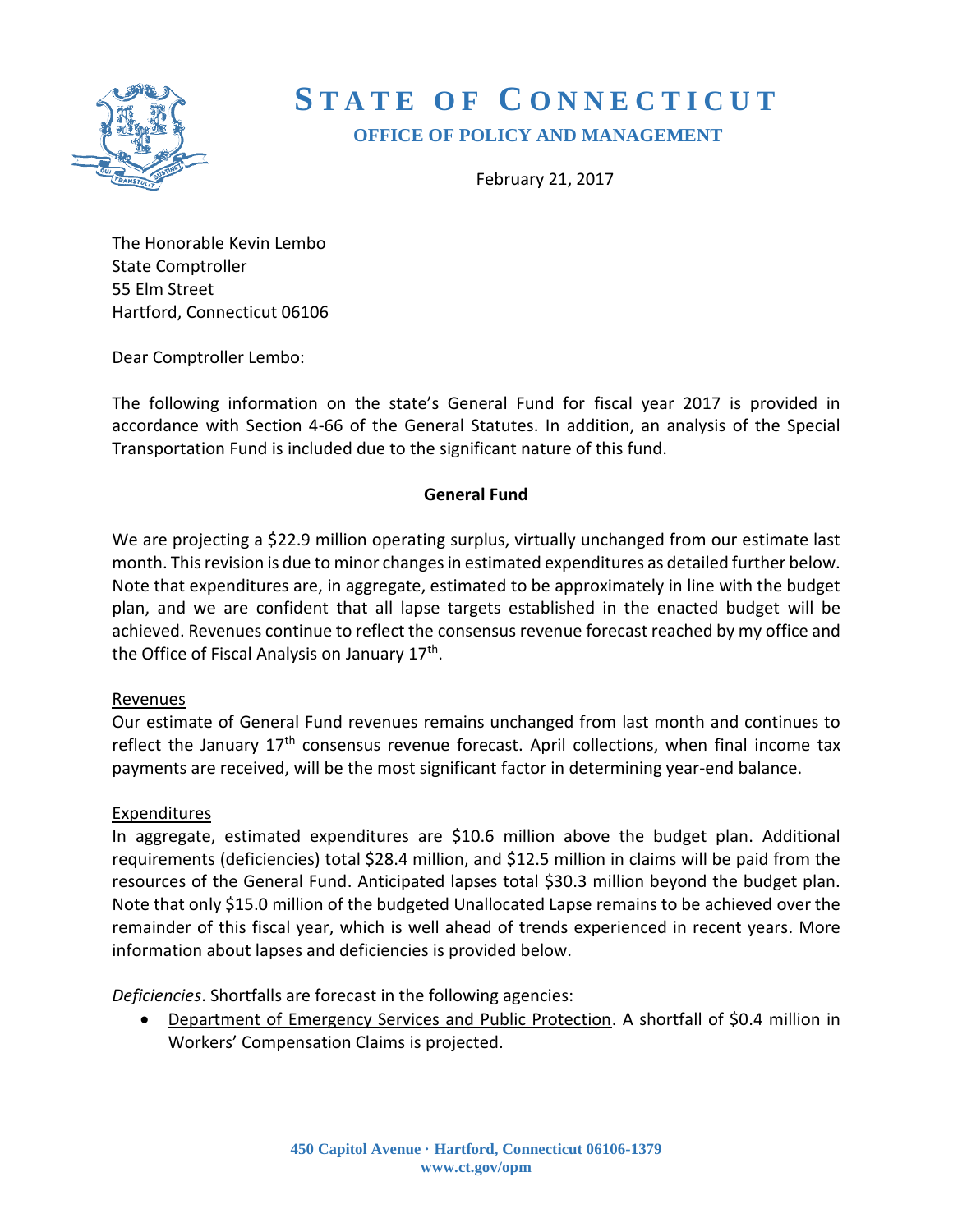- Office of the Chief Medical Examiner. A total shortfall of \$300,000 is estimated, consisting of \$270,000 in Personal Services and \$30,000 in Other Expenses, as the adopted budget did not annualize funding provided via deficiency appropriation in FY 2016.
- Office of Early Childhood. A net deficiency of \$9.4 million is projected, with \$8.1 million of that in the Birth to Three account due to caseload increases and increased utilization of more costly services, and, after offsetting transfers, \$1.3 million in the Care for Kids account as a result of changes in federal regulations that resulted in increased caseloads.
- Department of Correction. A \$4.0 million shortfall is estimated in the Workers' Compensation account due to claims payments trending above budgeted levels.
- Public Defender Services Commission. A total deficiency of \$4.3 million is projected, with \$2.4 million in Personal Services, \$1.7 million in Assigned Counsel – Criminal, and \$200,000 in Expert Witnesses.
- State Treasurer Debt Service. A shortfall of \$10.0 million is anticipated.

In addition to the above deficiencies, balance is affected by \$12.5 million in estimated requirements for Adjudicated Claims. Existing law requires that such payments be made from the resources of the General Fund. Approximately \$9.3 million has been expended year to date.

*Lapses*. Appropriated funds remaining unspent at year-end (lapses) total \$239.6 million, compared to budgeted amounts totaling \$209.3 million. Specific lapses beyond allocated holdbacks include:

- Office of Legislative Management. A total of \$5.0 million will lapse, with \$3.0 million in Personal Services and \$2.0 million in Other Expenses.
- Auditors of Public Accounts. A total of \$300,000 will remain unspent, with \$200,000 in Personal Services and \$100,000 in Other Expenses.
- Department of Revenue Services. \$300,000 will lapse in Personal Services due to vacancies.
- Office of Policy and Management. A total of \$2.0 million will lapse, with \$250,000 in Personal Services, \$1.3 million in Tax Relief for Elderly Renters, \$500,000 in the Distressed Municipalities account based on the level of required grant payments, and \$50,000 in the Property Tax Relief Elderly Freeze Program.
- Department of Administrative Services. A lapse of \$1.5 million in Personal Services is anticipated due to vacancies.
- Office of the Attorney General. \$400,000 will remain unspent in Personal Services due to vacant positions.
- Department of Consumer Protection. A lapse of \$500,000 in Personal Services is anticipated due to vacancies.
- Department of Public Health. A lapse of \$500,000 in Personal Services is anticipated due to vacancies.
- Department of Rehabilitation Services. \$600,000 is expected to lapse, with \$450,000 of that in Other Expenses resulting from delays in spending one-time funds provided for an upgrade to a case management system, and \$150,000 in Rehabilitative Services due to fewer participants requiring services.
- State Department of Education. \$2.0 million will remain unspent in the Charter Schools appropriation as fewer seats are filled than were budgeted.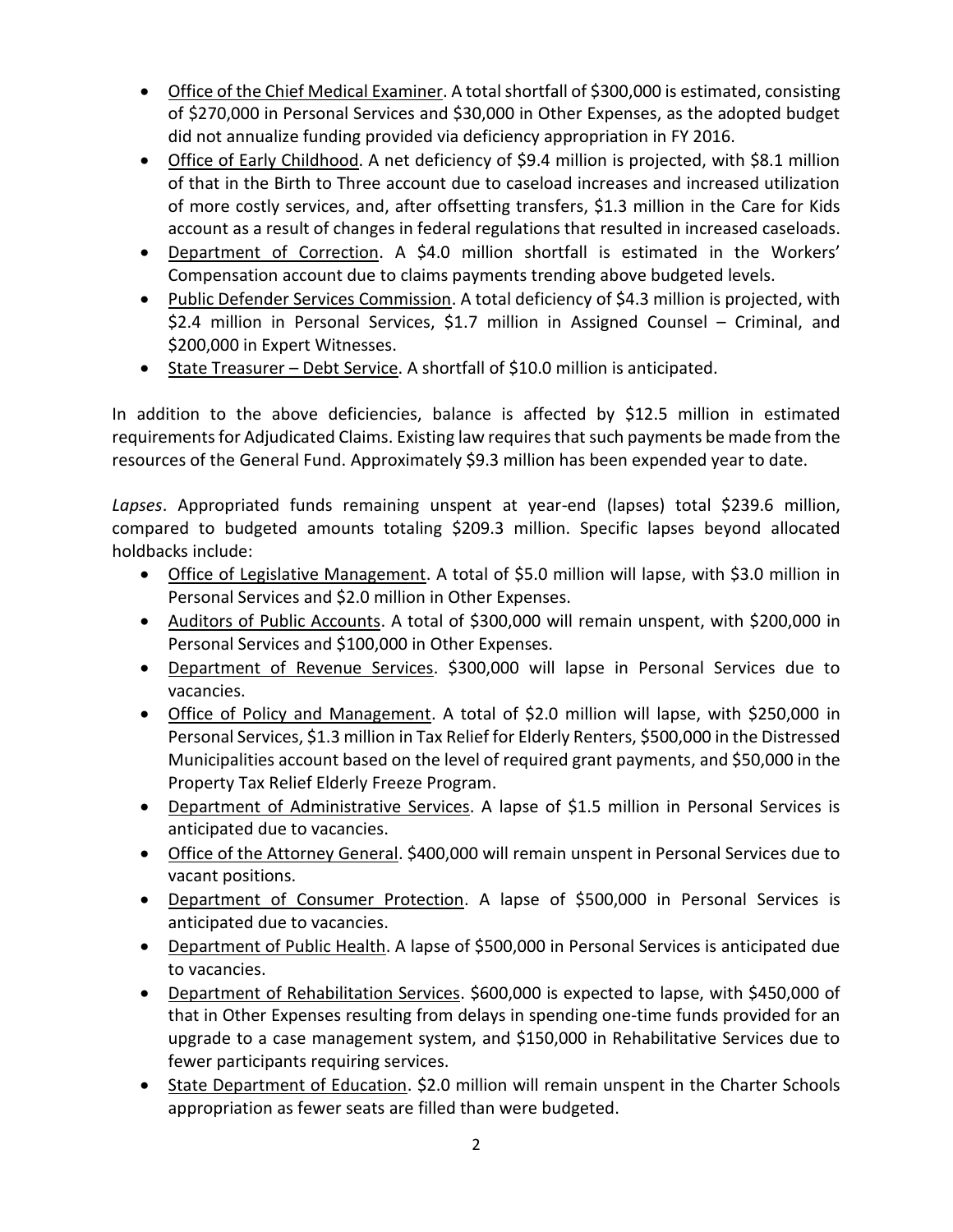- Judicial Department. A lapse of \$18.8 million is anticipated in Personal Services. The adopted budget included funding for potential salary increases but collective bargaining agreements for the agency's workforce remain unsettled.
- State Comptroller Fringe Benefits. A net lapse of \$43.7 million is projected. A shortfall in the Unemployment Compensation account was addressed through a transfer approved at the February 4<sup>th</sup> Finance Advisory Committee meeting, so our estimate reflects lapses in the appropriations for Employers Social Security Tax, Higher Education Alternative Retirement System, and health care costs for both active and retired state employees.
- Workers' Compensation Claims Dept. of Administrative Services. A lapse of \$700,000 is expected due to lower than anticipated payment activity.

# **Special Transportation Fund**

We are projecting an operating deficit of \$17.5 million in the Special Transportation Fund. Anticipated revenues are unchanged and continue to reflect the January 17<sup>th</sup> consensus forecast. Expenditures are, in aggregate, \$13.1 million below the budget plan. Projected lapses total \$25.1 million, with \$1.0 million in the Department of Motor Vehicles' Other Expenses account, \$2.0 million in the Department of Transportation in Personal Services, \$6.5 million in health care costs for active employees in the fringe benefit accounts administered by the Comptroller, \$300,000 in Workers' Compensation Claims – Department of Administrative Services, and \$15.3 million in Debt Service. We anticipate the fund balance on June 30, 2017 to be \$125.3 million.

As we note each month, the foregoing information represents the best forecast that can be made at this time, and future estimates will differ as a result of changes in the economy, expenditure patterns, and/or other factors as the year progresses.

Sincerely,

Georgan Frins

Benjamin Barnes **Secretary**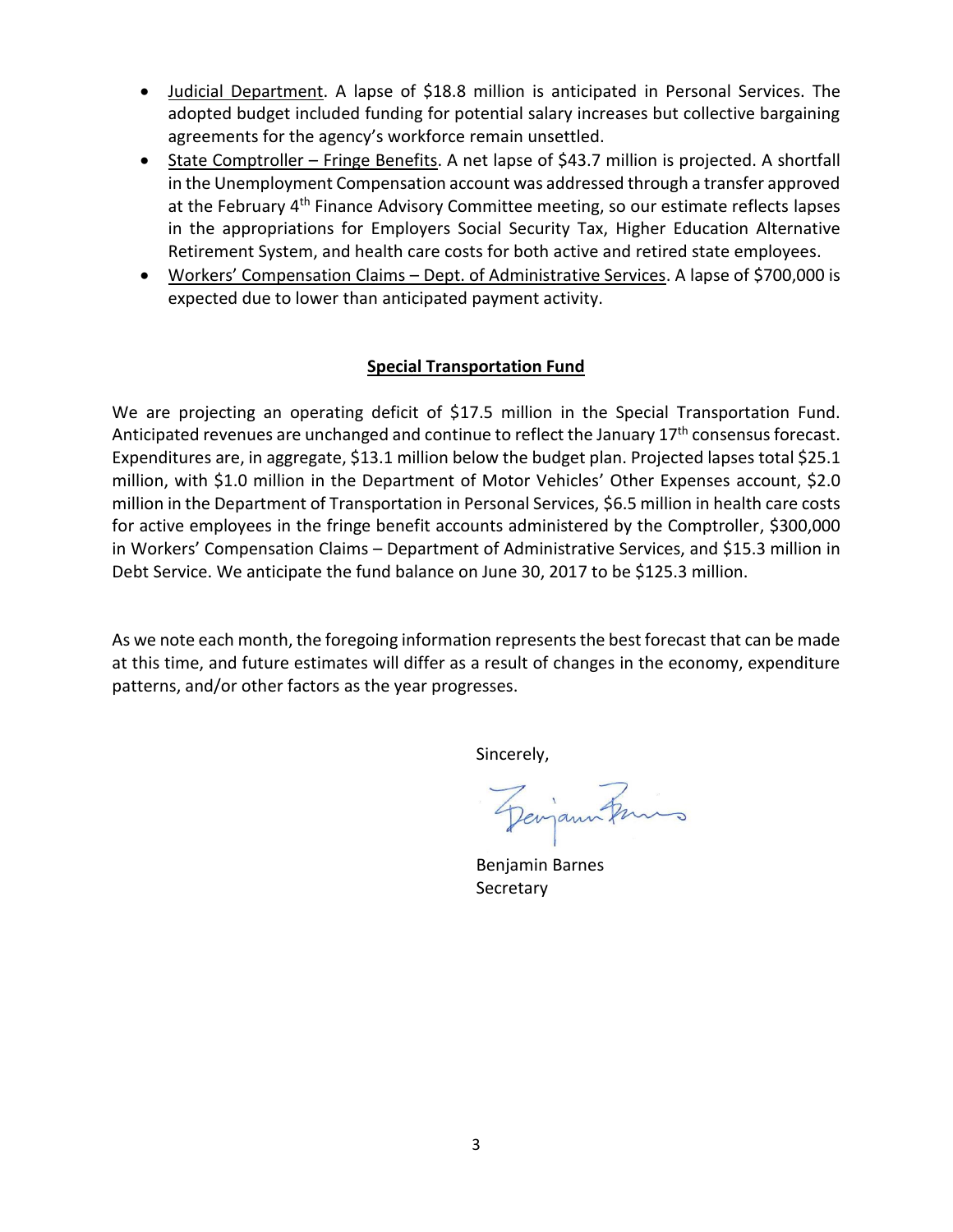## State of Connecticut Summary of Changes General Fund and Special Transportation Fund Projected to June 30, 2017 As of January 31, 2017 (In Millions)

| <b>General Fund</b>                               |       |             |
|---------------------------------------------------|-------|-------------|
| <b>Balance from Operations - Prior Month</b>      |       | \$<br>23.3  |
| Revenues                                          |       |             |
| All Changes (Net)                                 | 0.0   | 0.0         |
| Expenditures                                      |       |             |
| <b>Additional Requirements</b>                    | 0.0   |             |
| <b>Estimated Lapses</b>                           | 3.1   |             |
| Miscellaneous Adjustments/Rounding                | (3.5) | (0.4)       |
| Estimated Balance from Operations - June 30, 2017 |       | \$<br>22.9  |
| <b>Special Transportation Fund</b>                |       |             |
| Fund Balance as of June 30, 2016                  |       | \$<br>142.8 |
| <b>Balance from Operations - Prior Month</b>      |       | (17.1)      |
| <b>Revenues</b>                                   |       |             |
| All Changes (Net)                                 | 0.0   | 0.0         |
| <b>Expenditures</b>                               |       |             |
| <b>Additional Requirements</b>                    | 0.0   |             |
| <b>Estimated Lapses</b>                           | (0.4) |             |
| Miscellaneous Adjustments/Rounding                | 0.0   | (0.4)       |
| Estimated Fund Balance - June 30, 2017            |       | \$<br>125.3 |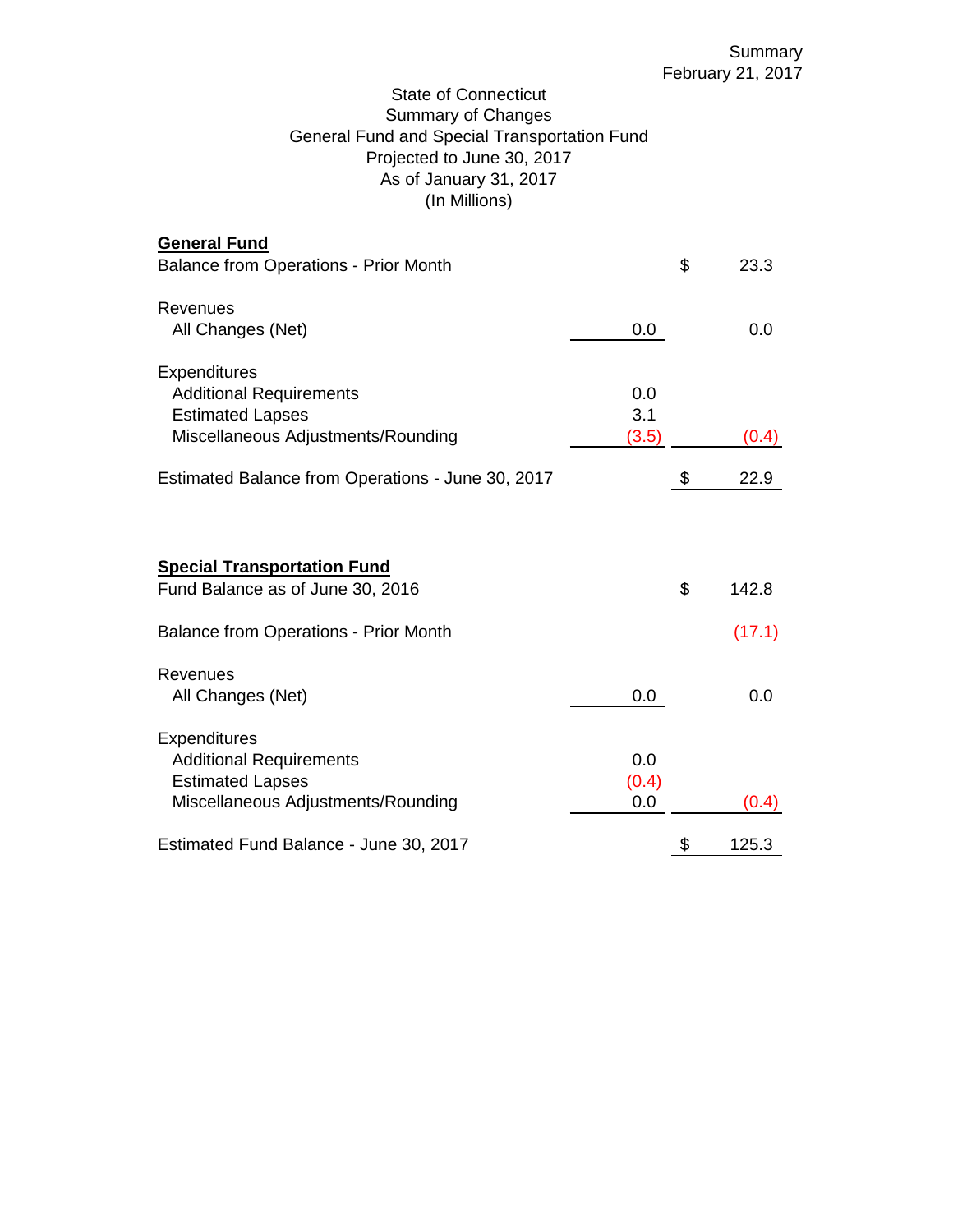#### State of Connecticut General Fund Statement of Revenues, Expenditures, and Results of Operations Projected to June 30, 2017 As of January 31, 2017 (In Millions)

|                                                                                               |              | General<br>Assembly<br>Budget Plan <sup>1.</sup> |              | Revised<br><b>Estimates</b><br><b>OPM</b> |    | Over/<br>(Under) |
|-----------------------------------------------------------------------------------------------|--------------|--------------------------------------------------|--------------|-------------------------------------------|----|------------------|
| <b>REVENUE</b>                                                                                |              |                                                  |              |                                           |    |                  |
| Taxes<br>Less: Refunds                                                                        | \$           | 16,768.5<br>(1,248.6)                            | \$           | 16,710.8                                  | \$ | (57.7)           |
| Taxes - Net                                                                                   |              | \$15,519.9                                       | $\mathbb{S}$ | (1,248.6)<br>15,462.2                     | \$ | (57.7)           |
| Other Revenue                                                                                 |              | 1,219.0                                          |              | 1,320.5                                   |    | 101.5            |
| <b>Other Sources</b>                                                                          |              | 1,147.8                                          |              | 1,114.8                                   |    | (33.0)           |
| <b>TOTAL Revenue</b>                                                                          |              | \$17,886.7                                       |              | \$17,897.5                                | \$ | 10.8             |
| <b>EXPENDITURES</b>                                                                           |              |                                                  |              |                                           |    |                  |
| Initial Current Year Appropriations                                                           | \$           | 18,073.3                                         | \$           | 18,073.3                                  | \$ | 0.0              |
| Prior Year Appropriations Continued to FY 2017 <sup>2</sup>                                   |              |                                                  |              | 96.5                                      |    | 96.5             |
| <b>TOTAL Initial and Continued Appropriations</b><br><b>Appropriation Adjustments</b>         |              | \$18,073.3                                       |              | \$18,169.8                                | \$ | 96.5             |
| <b>TOTAL Adjusted Appropriations</b>                                                          | $\mathbb{S}$ | 18,073.3                                         |              | \$18,169.8                                | \$ | 96.5             |
| Net Additional Expenditure Requirements                                                       |              |                                                  |              | 28.4                                      |    | 28.4             |
| <b>Estimated Appropriations Lapsed</b><br>Estimated Appropriations to be Continued to FY 2018 |              | (209.3)                                          |              | (239.6)                                   |    | (30.3)           |
| <b>TOTAL Estimated Expenditures</b>                                                           | \$           | 17,864.0                                         | \$           | 17,958.6                                  | \$ | 94.6             |
| Net Change in Fund Balance - Continuing Appropriations                                        |              |                                                  |              | (96.5)                                    |    | (96.5)           |
| Miscellaneous Adjustments/Rounding                                                            |              |                                                  |              | (12.5)                                    |    | (12.5)           |
| Net Change in Unassigned Fund Balance - 6/30/2017                                             | \$           | 22.7                                             | \$           | 22.9                                      | S  | 0.2              |

1. P.A. 15-244, as amended by P.A. 15-5, June Spec. Sess. and P.A. 16-2, May Spec. Sess., after gubernatorial line item vetoes.

2. P.A. 15-244, as amended by P.A. 15-5, June Spec. Sess., P.A. 16-2, May Spec. Sess., and other statutory provisions.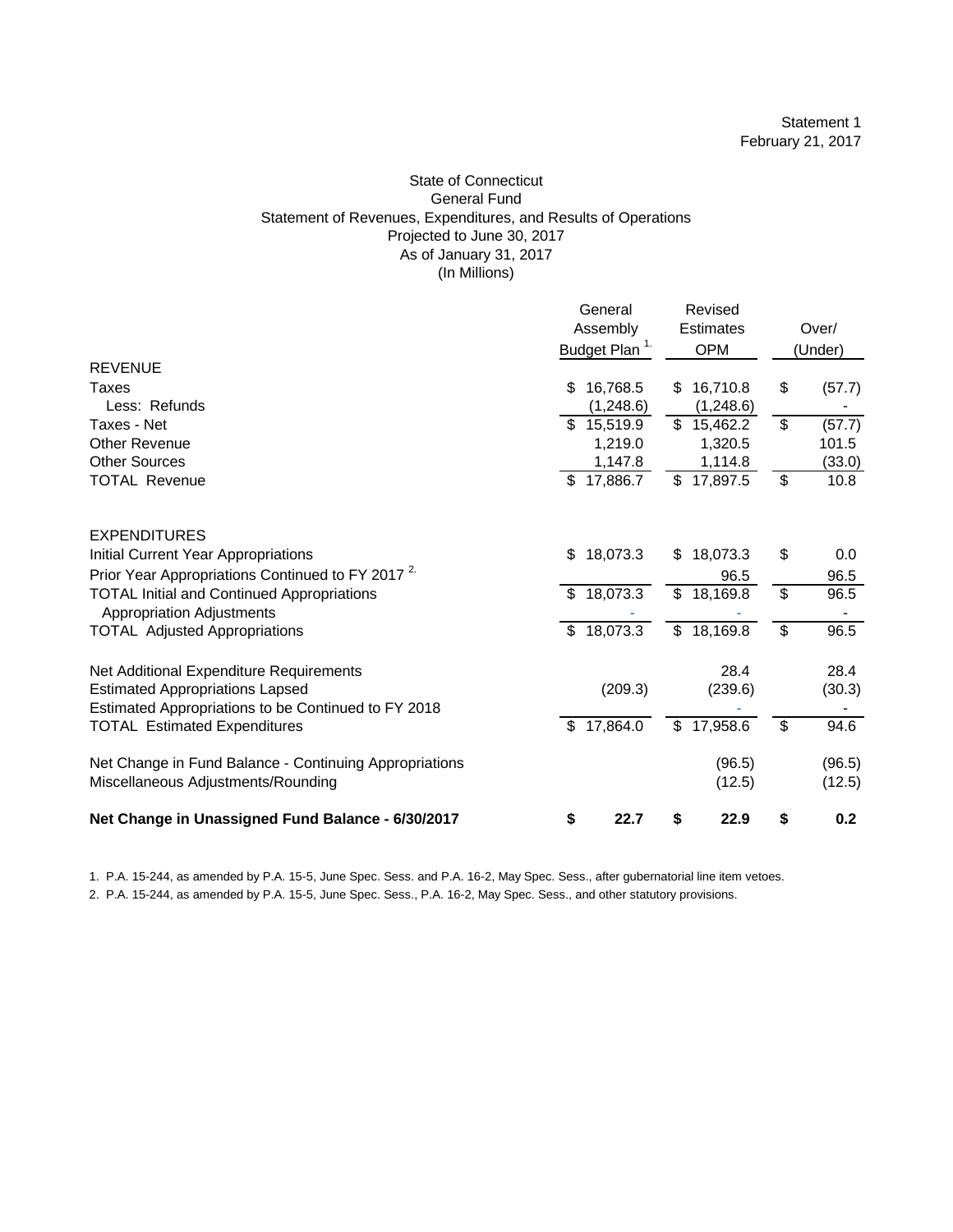## (In Millions) State of Connecticut General Fund Revenue Estimates Projected to June 30, 2017 As of January 31, 2017

|                                              |                           | General    | Revised          |    |          |  |
|----------------------------------------------|---------------------------|------------|------------------|----|----------|--|
|                                              | Assembly                  |            | <b>Estimates</b> |    | Over/    |  |
|                                              | Budget Plan <sup>1.</sup> |            | <b>OPM</b>       |    | (Under)  |  |
| <b>TAXES</b>                                 |                           |            |                  |    |          |  |
| Personal Income                              | \$                        | 9,519.0    | \$<br>9,437.5    | \$ | (81.5)   |  |
| Sales and Use                                |                           | 4,328.7    | 4,249.4          |    | (79.3)   |  |
| Corporation                                  |                           | 839.3      | 919.3            |    | 80.0     |  |
| <b>Public Service Corporations</b>           |                           | 283.9      | 283.9            |    |          |  |
| <b>Inheritance and Estate</b>                |                           | 174.6      | 174.6            |    |          |  |
| <b>Insurance Companies</b>                   |                           | 245.4      | 245.4            |    |          |  |
| Cigarettes                                   |                           | 371.1      | 371.1            |    |          |  |
| Real Estate Conveyance                       |                           | 201.8      | 206.8            |    | 5.0      |  |
| <b>Alcoholic Beverages</b>                   |                           | 62.2       | 62.2             |    |          |  |
| <b>Admissions and Dues</b>                   |                           | 39.0       | 39.0             |    |          |  |
| <b>Health Provider Tax</b>                   |                           | 683.4      | 701.5            |    | 18.1     |  |
| Miscellaneous                                |                           | 20.1       | 20.1             |    |          |  |
| <b>TOTAL - TAXES</b>                         | \$                        | 16,768.5   | \$16,710.8       | \$ | (57.7)   |  |
| Less: Refunds of Taxes                       |                           | (1, 106.5) | (1, 106.5)       |    |          |  |
| <b>Earned Income Tax Credit</b>              |                           | (133.6)    | (133.6)          |    |          |  |
| R & D Credit Exchange                        |                           | (8.5)      | (8.5)            |    |          |  |
| <b>TOTAL - TAXES - NET</b>                   | \$                        | 15,519.9   | \$15,462.2       | \$ | (57.7)   |  |
| <b>OTHER REVENUE</b>                         |                           |            |                  |    |          |  |
| <b>Transfers - Special Revenue</b>           | \$                        | 355.5      | \$<br>345.5      |    | \$(10.0) |  |
| <b>Indian Gaming Payments</b>                |                           | 267.0      | 267.0            |    |          |  |
| Licenses, Permits, Fees                      |                           | 269.2      | 269.2            |    |          |  |
| <b>Sales of Commodities and Services</b>     |                           | 42.6       | 42.6             |    |          |  |
| Rents, Fines, Escheats                       |                           | 128.0      | 128.0            |    |          |  |
| Investment Income                            |                           | 3.8        | 3.8              |    |          |  |
| Miscellaneous                                |                           | 219.0      | 330.5            |    | 111.5    |  |
| <b>Refunds of Payments</b>                   |                           | (66.1)     | (66.1)           |    |          |  |
| TOTAL - OTHER REVENUE                        | \$                        | 1,219.0    | \$<br>1,320.5    |    | \$101.5  |  |
| <b>OTHER SOURCES</b>                         |                           |            |                  |    |          |  |
| <b>Federal Grants</b>                        | \$                        | 1,257.6    | \$<br>1,224.6    | \$ | (33.0)   |  |
| <b>Transfer from Tobacco Settlement Fund</b> |                           | 108.5      | 108.5            |    |          |  |
| Transfers From/(To) Other Funds              |                           | (218.3)    | (218.3)          |    |          |  |
| <b>TOTAL - OTHER SOURCES</b>                 | \$                        | 1,147.8    | \$<br>1,114.8    | \$ | (33.0)   |  |
|                                              |                           |            |                  |    |          |  |
| TOTAL - GENERAL FUND REVENUE                 | \$                        | 17,886.7   | \$17,897.5       | \$ | 10.8     |  |

1. P.A. 16-2, May Special Session, and P.A. 16-3, May Special Session.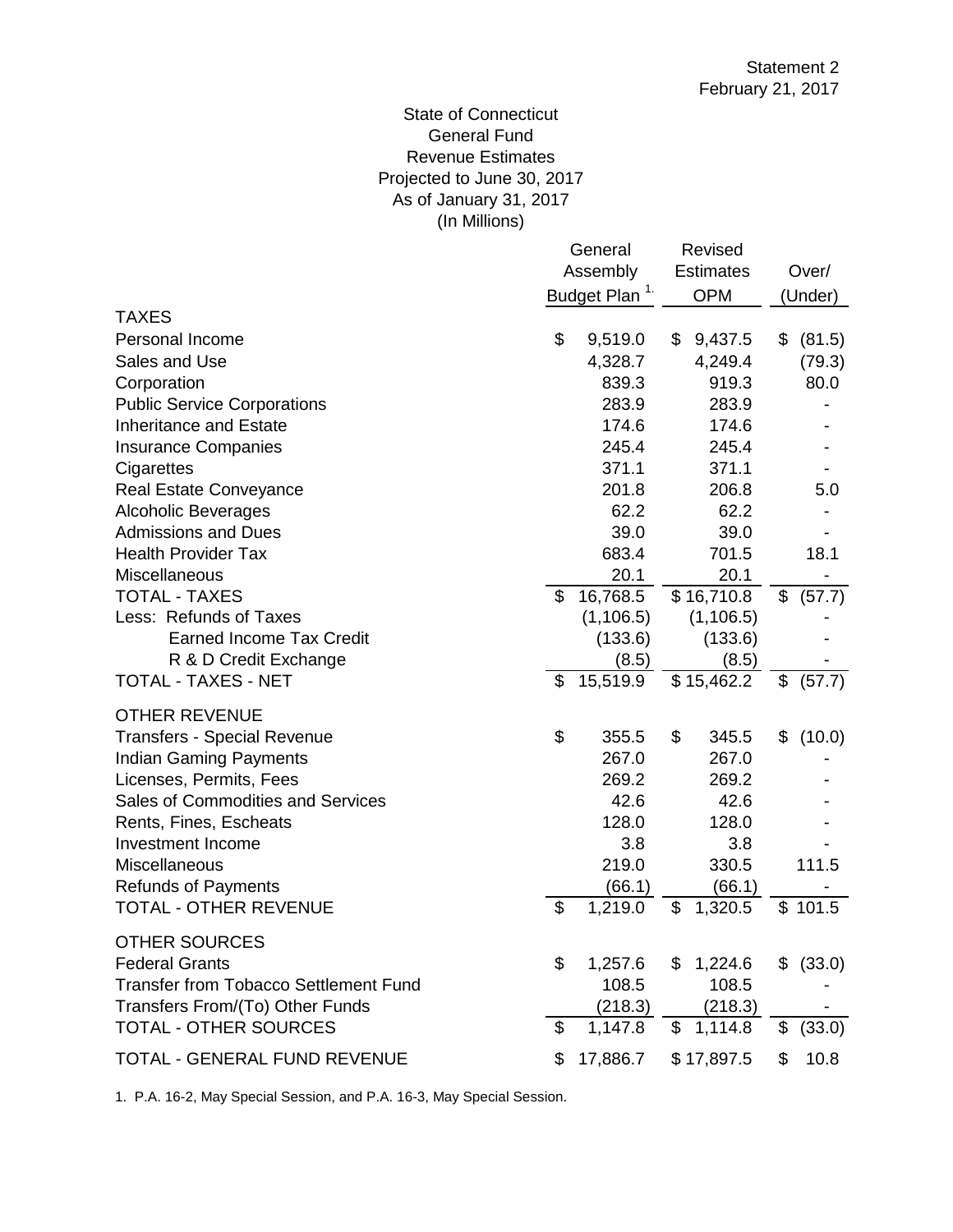# Statement 3 February 21, 2017

## State of Connecticut - General Fund Appropriation Adjustments - Net Additional Requirements As of January 31, 2017 Projected to June 30, 2017

| Department of Emergency Services and Public Protection | S | 400,000    |
|--------------------------------------------------------|---|------------|
| Office of the Chief Medical Examiner                   |   | 300,000    |
| Office of Early Childhood                              |   | 9,400,000  |
| Department of Correction                               |   | 4,000,000  |
| <b>Public Defenders Services Commission</b>            |   | 4,300,000  |
| OTT - Debt Service                                     |   | 10,000,000 |
| Total                                                  |   | 28,400,000 |
|                                                        |   |            |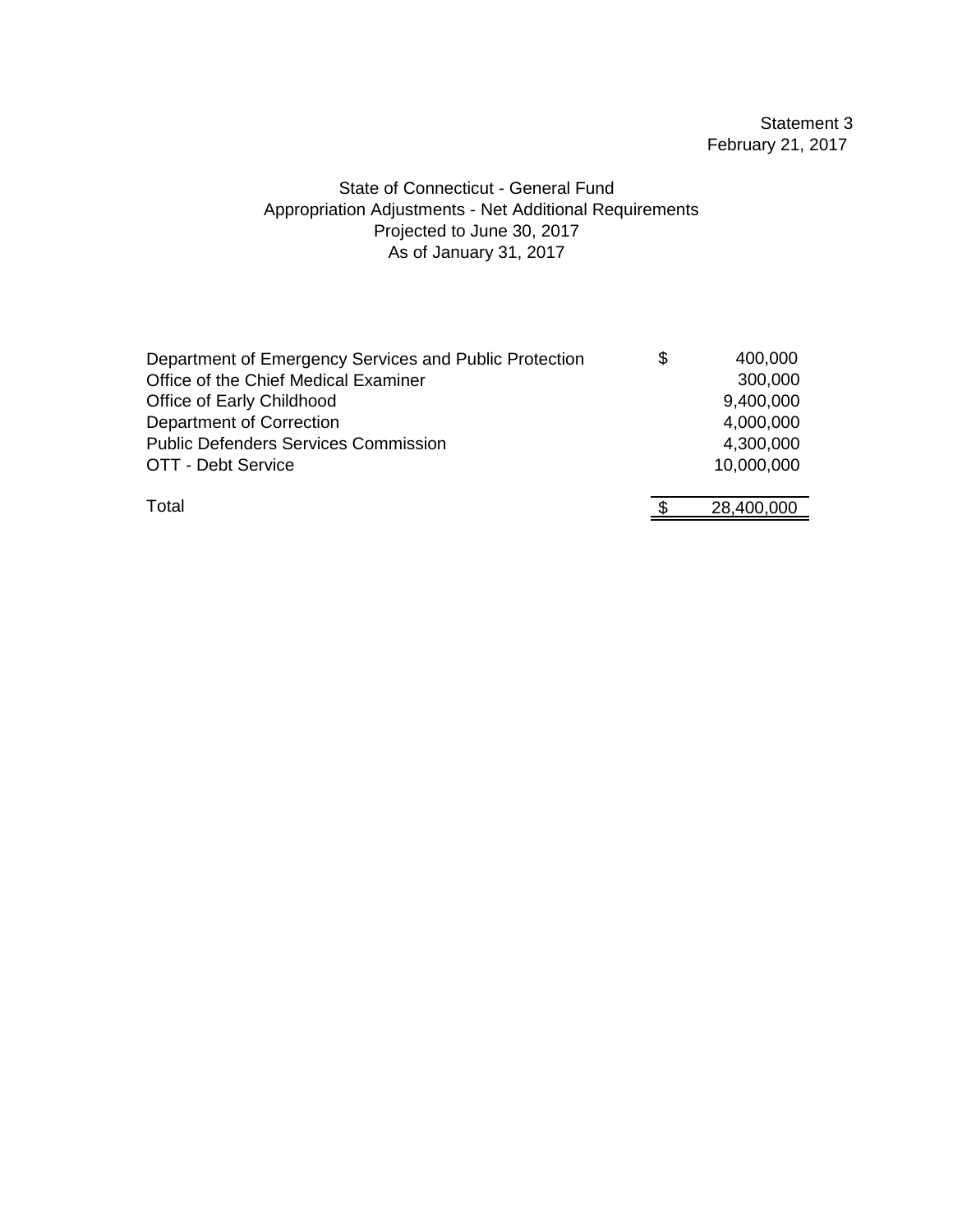# State of Connecticut General Fund Estimated Lapses Projected to June 30, 2017 As of January 31, 2017

| Unallocated Lapse - Amount Allocated <sup>1.</sup>      | \$<br>41,856,186 |
|---------------------------------------------------------|------------------|
| Unallocated Lapse - Remaining                           | 15,000,000       |
| Unallocated Lapse - Legislative <sup>1.</sup>           | 3,028,105        |
| Unallocated Lapse - Judicial <sup>1.</sup>              | 7,400,672        |
| General Lapse - Judicial                                | 15,075,000       |
| <b>Targeted Savings - Amount Allocated</b>              | 60,664,472       |
| <b>Targeted Savings - Remaining</b>                     |                  |
| Arts and Tourism Lapse                                  | 500,000          |
| Municipal Opportunities and Regional Efficiencies Lapse | 19,770,932       |
| Office of Legislative Management                        | 5,000,000        |
| <b>Auditors of Public Accounts</b>                      | 300,000          |
| Department of Revenue Services                          | 300,000          |
| Office of Policy and Management                         | 2,000,000        |
| Department of Administrative Services                   | 1,500,000        |
| <b>Attorney General's Office</b>                        | 400,000          |
| Department of Consumer Protection                       | 500,000          |
| Department fo Public Health                             | 500,000          |
| Department of Rehabilitation Services                   | 600,000          |
| Department of Education                                 | 2,000,000        |
| <b>Judicial Department</b>                              | 18,800,000       |
| <b>OSC - Fringe Benefits</b>                            | 43,700,000       |
| DAS- Workers' Compensation Claims                       | 700,000          |
|                                                         |                  |

Total \$239,595,367

1. Allocable pursuant to Public Act 16-2, May Spec. Sess., Section 35.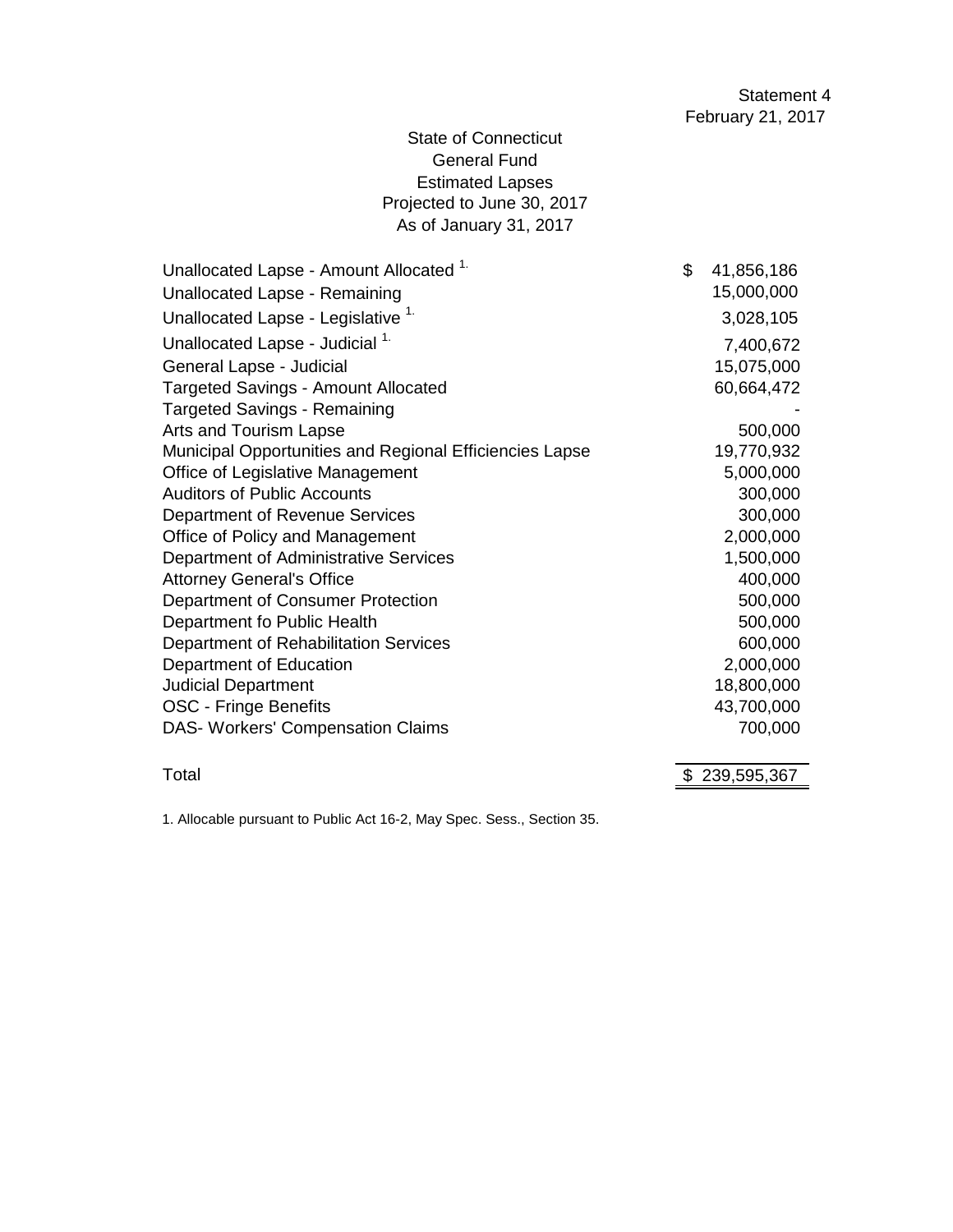#### Statement 5 February 21, 2017

|                                        |                       |              |                |                   |                 | 2016-17 General Fund<br>Monthly Summary of Operations |                  |                 |                  |               |               |             |              |
|----------------------------------------|-----------------------|--------------|----------------|-------------------|-----------------|-------------------------------------------------------|------------------|-----------------|------------------|---------------|---------------|-------------|--------------|
|                                        |                       |              |                |                   |                 | (In Millions)                                         |                  |                 |                  |               |               |             |              |
|                                        | <b>Budget</b><br>Plan | July<br>2016 | August<br>2016 | September<br>2016 | October<br>2016 | November<br>2016                                      | December<br>2016 | January<br>2017 | February<br>2017 | March<br>2017 | April<br>2017 | May<br>2017 | June<br>2017 |
| REVENUE                                | \$17,886.7            | \$17,886.7   | \$17,886.7     | \$17,890.1        | \$17,840.8      | \$17,840.8                                            | \$17,897.5       | \$17,897.5      |                  |               |               |             |              |
| Appropriations                         | 18,073.3              | 18,073.3     | 18,073.3       | 18,073.3          | 18,073.3        | 18,073.3                                              | 18,073.3         | 18,073.3        |                  |               |               |             |              |
| <b>Additional Requirements</b>         | 0.0                   | 0.0          | 4.0            | 20.8              | 29.5            | 30.6                                                  | 28.4             | 28.4            |                  |               |               |             |              |
| Less: Estimated Lapses                 | (209.3)               | (186.8)      | (190.8)        | (203.3)           | (203.3)         | (230.5)                                               | (236.5)          | (239.6)         |                  |               |               |             |              |
| <b>TOTAL - Estimated Expenditures</b>  | 17,864.0              | 17,886.5     | 17,886.5       | 17,890.8          | 17,899.5        | 17,873.4                                              | 17,865.2         | 17,862.1        | 0.0              | 0.0           | 0.0           | 0.0         | 0.0          |
| <b>Balance from Operations</b>         | 22.7                  | 0.2          | 0.2            | (0.7)             | (58.7)          | (32.6)                                                | 32.3             | 35.4            | 0.0              | 0.0           | 0.0           | 0.0         | 0.0          |
| Misc. Adjustments/Rounding             | 0.0                   | 0.0          | 0.0            | (5.0)             | (9.0)           | (9.0)                                                 | (9.0)            | (12.5)          |                  |               |               |             |              |
| Est. Balance from Operations - 6/30/17 | \$22.7                | \$0.2        | \$0.2          | (\$5.7)           | (\$67.7)        | (\$41.6)                                              | \$23.3           | \$22.9          | \$0.0            | \$0.0         | \$0.0         | \$0.0       | \$0.0        |

State of Connecticut

1. P.A. 15-244, as amended by P.A. 15-5, June Spec. Sess. and P.A. 16-2, May Spec. Sess.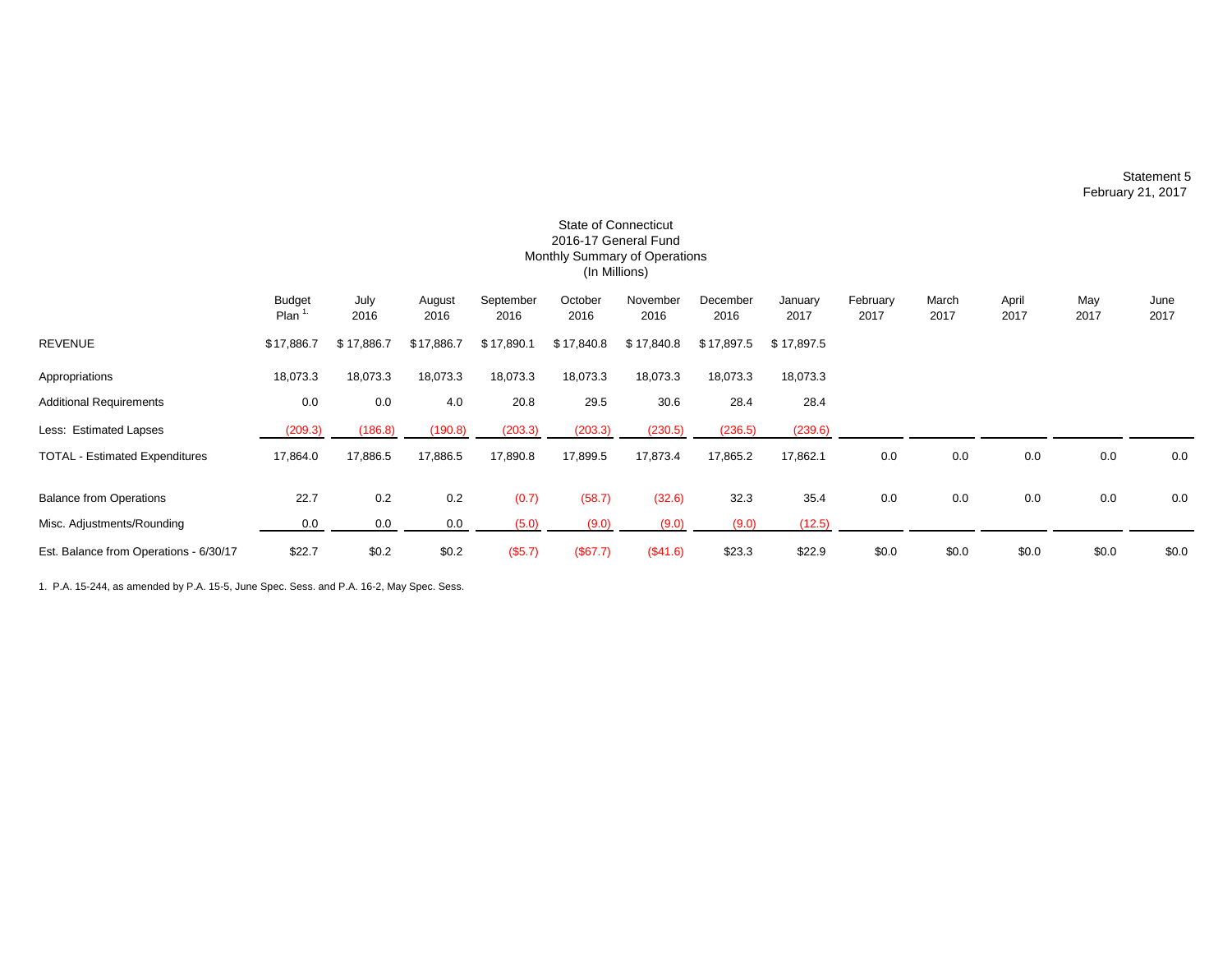## State of Connecticut Special Transportation Fund Analysis of Budget Plan Projected to June 30, 2017 As of January 31, 2017 (In Millions)

|                                                                                              | General<br>Assembly<br>Budget Plan <sup>1.</sup> | Revised<br><b>Estimates</b><br><b>OPM</b> |                | Over/<br>(Under) |
|----------------------------------------------------------------------------------------------|--------------------------------------------------|-------------------------------------------|----------------|------------------|
| Fund Balance as of June 30, 2016 <sup>2</sup>                                                | \$<br>150.4                                      | 142.8<br>\$                               | \$             | (7.6)            |
| <b>REVENUE</b>                                                                               |                                                  |                                           |                |                  |
| <b>Taxes</b>                                                                                 | \$1,065.3                                        | \$1,042.2                                 | \$             | (23.1)           |
| Less: Refunds of Taxes                                                                       | (14.5)                                           | (14.5)                                    |                |                  |
| Taxes - Net                                                                                  | 1,050.8                                          | 1,027.7                                   |                | (23.1)           |
| <b>Other Revenue</b>                                                                         | 413.6                                            | 405.1                                     |                | (8.5)            |
| <b>TOTAL - Revenue</b>                                                                       | \$1,464.4                                        | \$1,432.8                                 | \$             | (31.6)           |
| <b>EXPENDITURES</b>                                                                          |                                                  |                                           |                |                  |
| Appropriations                                                                               | \$1,475.4                                        | \$1,475.4                                 | \$             |                  |
| Prior Year Appropriations Continued to FY 2016 <sup>2.</sup>                                 |                                                  | 22.6                                      |                | 22.6             |
| <b>TOTAL Initial and Continued Appropriations</b><br><b>Appropriation Adjustments</b>        | \$1,475.4                                        | \$1,498.0                                 | $\mathfrak{L}$ | 22.6             |
| <b>TOTAL Adjusted Appropriations</b>                                                         | \$1,475.4                                        | $$1,498.\overline{0}$                     | \$             | 22.6             |
| Net Additional Expenditure Requirements                                                      |                                                  |                                           |                |                  |
| <b>Estimated Appropriations Lapsed</b>                                                       | (12.0)                                           | (25.1)                                    |                | (13.1)           |
| Estimated Appropriations to be Continued to FY 2017                                          | \$1,463.4                                        | \$1,472.9                                 | $\mathfrak{L}$ | 9.5              |
| <b>TOTAL Estimated Expenditures</b>                                                          |                                                  |                                           |                |                  |
| Net Change in Fund Balance - Continuing Appropriations<br>Miscellaneous Adjustments/Rounding |                                                  | (22.6)                                    |                | (22.6)           |
| Net Change in Unassigned Fund Balance - FY 2017                                              | \$<br>1.0                                        | (17.5)<br>\$                              | \$             | (18.5)           |
| Estimated Fund Balance - June 30, 2017                                                       | \$<br>151.4                                      | 125.3<br>\$                               | \$             | (26.1)           |

1. P.A. 15-244, as amended by P.A. 15-5, June Spec. Sess. and P.A. 16-2, May Spec. Sess.

2. Budget plan as estimated by the Office of Policy and Management.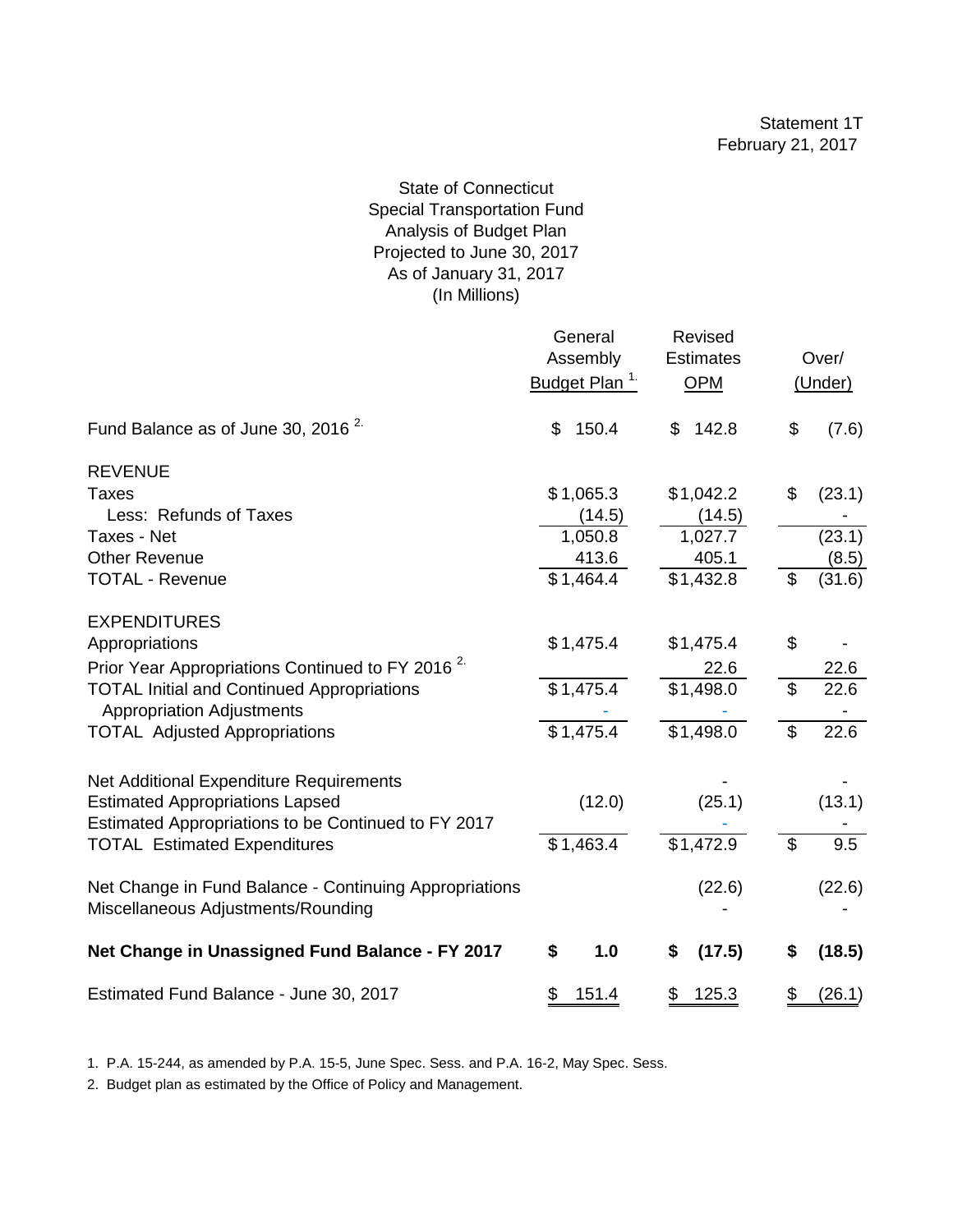#### As of January 31, 2017 (In Millions) State of Connecticut Special Transportation Fund Revenue Estimates Projected to June 30, 2017

|                                             | General<br>Assembly<br>Budget Plan <sup>1.</sup> |         | Revised<br><b>Estimates</b><br><b>OPM</b> |    | Over/<br>(Under) |
|---------------------------------------------|--------------------------------------------------|---------|-------------------------------------------|----|------------------|
| <b>TAXES</b>                                |                                                  |         |                                           |    |                  |
| <b>Motor Fuels</b>                          | \$                                               | 503.7   | \$<br>503.7                               | \$ |                  |
| Oil Companies                               |                                                  | 268.4   | 255.7                                     |    | (12.7)           |
| Sales & Use Tax                             |                                                  | 202.9   | 194.5                                     |    | (8.4)            |
| Sales Tax DMV                               |                                                  | 90.3    | 88.3                                      |    | (2.0)            |
| <b>TOTAL - TAXES</b>                        |                                                  | 1,065.3 | 1,042.2                                   |    | (23.1)           |
| Less: Refunds of Taxes                      |                                                  | (14.5)  | (14.5)                                    |    |                  |
| TOTAL - TAXES - NET                         | \$                                               | 1,050.8 | \$1,027.7                                 | \$ | (23.1)           |
| <b>OTHER REVENUE</b>                        |                                                  |         |                                           |    |                  |
| Motor Vehicle Receipts                      | \$                                               | 261.8   | \$<br>252.0                               | \$ | (9.8)            |
| Licenses, Permits, Fees                     |                                                  | 141.5   | 142.8                                     |    | 1.3              |
| Interest Income                             |                                                  | 8.5     | 8.5                                       |    |                  |
| <b>Federal Grants</b>                       |                                                  | 12.1    | 12.1                                      |    |                  |
| Transfers (To)/From Other Funds             |                                                  | (6.5)   | (6.5)                                     |    |                  |
| <b>Refunds of Payments</b>                  |                                                  | (3.8)   | (3.8)                                     |    |                  |
| TOTAL - OTHER REVENUE                       | \$                                               | 413.6   | \$<br>405.1                               | \$ | (8.5)            |
| TOTAL - SPECIAL TRANSPORTATION FUND REVENUE | \$                                               | 1,464.4 | \$1,432.8                                 | \$ | (31.6)           |

1. P.A. 15-244, as amended by P.A. 15-5, June Spec. Sess. and P.A. 16-2, May Spec. Sess.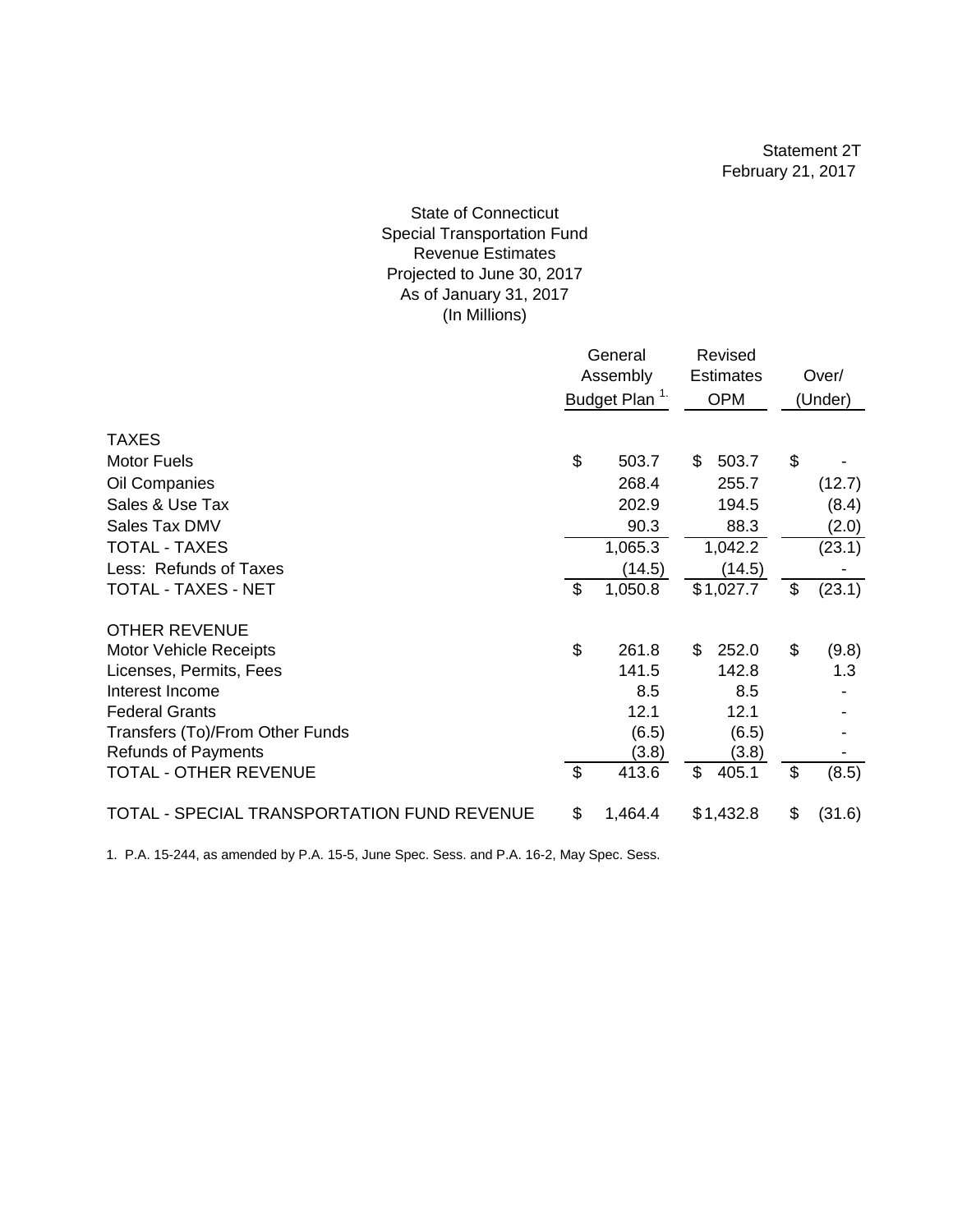Statement 3T February 21, 2017

State of Connecticut Special Transportation Fund Appropriation Adjustments - Net Additional Requirements Projected to June 30, 2017 As of January 31, 2017

No Additional Requirements **Access 19 System** Section 4.5 Apr 2014

Total  $\frac{1}{3}$  -  $\frac{1}{2}$  -  $\frac{1}{3}$  -  $\frac{1}{2}$  -  $\frac{1}{3}$  -  $\frac{1}{2}$  -  $\frac{1}{2}$  -  $\frac{1}{2}$  -  $\frac{1}{2}$  -  $\frac{1}{2}$  -  $\frac{1}{2}$  -  $\frac{1}{2}$  -  $\frac{1}{2}$  -  $\frac{1}{2}$  -  $\frac{1}{2}$  -  $\frac{1}{2}$  -  $\frac{1}{2}$  -  $\frac{1}{2}$  -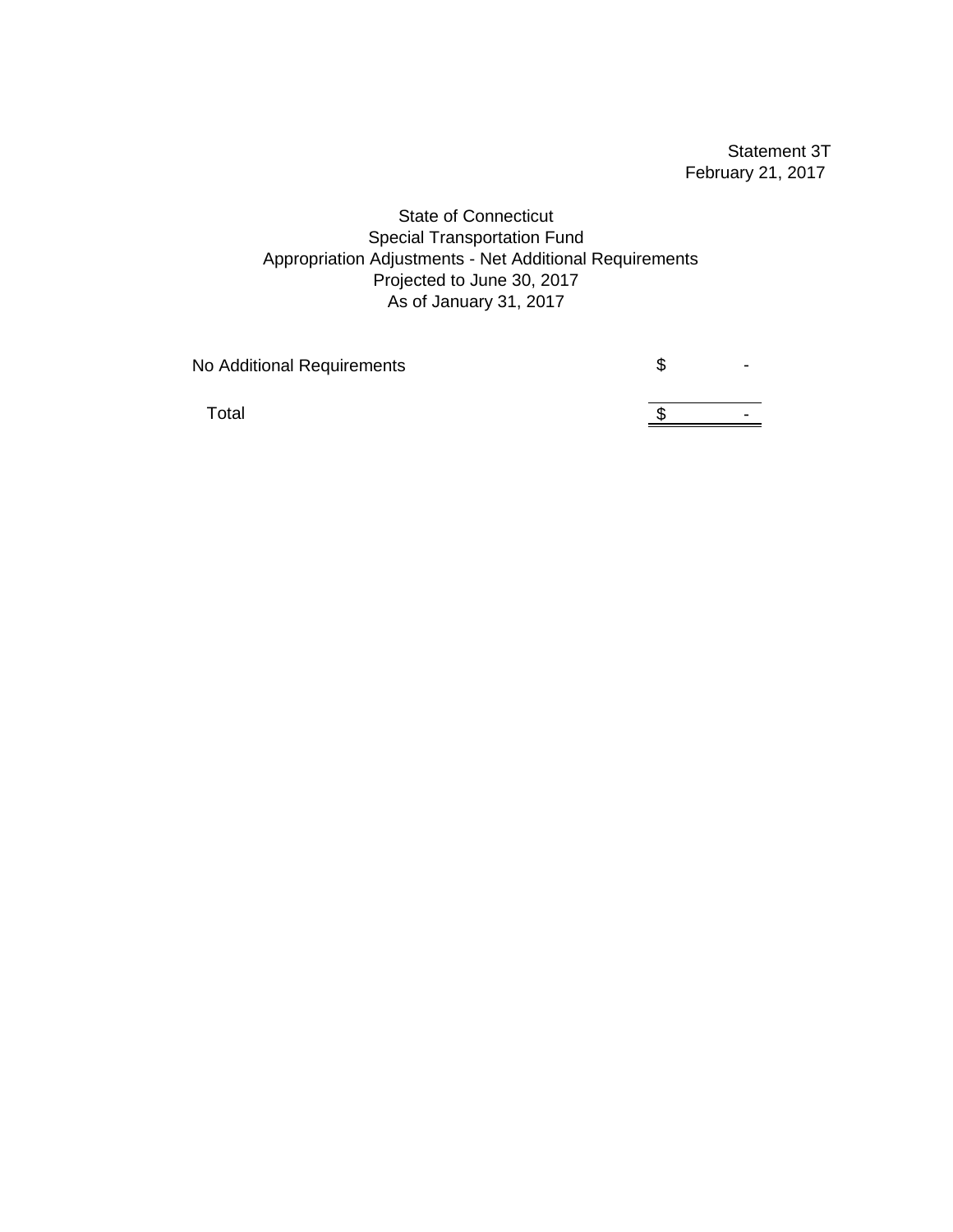State of Connecticut Special Transportation Fund Estimated Lapses Projected to June 30, 2017 As of January 31, 2017

| <b>Unallocated Lapse</b>                 | \$            |
|------------------------------------------|---------------|
| Department of Motor Vehicles             | 1,000,000     |
| Department of Transportation             | 2,000,000     |
| <b>DAS- Workers' Compensation Claims</b> | \$<br>300,000 |
| OSC - Fringe Benefits                    | 6,500,000     |
| <b>OTT - Debt Service</b>                | 15,300,000    |
|                                          |               |
| Total                                    | 25,100,000    |